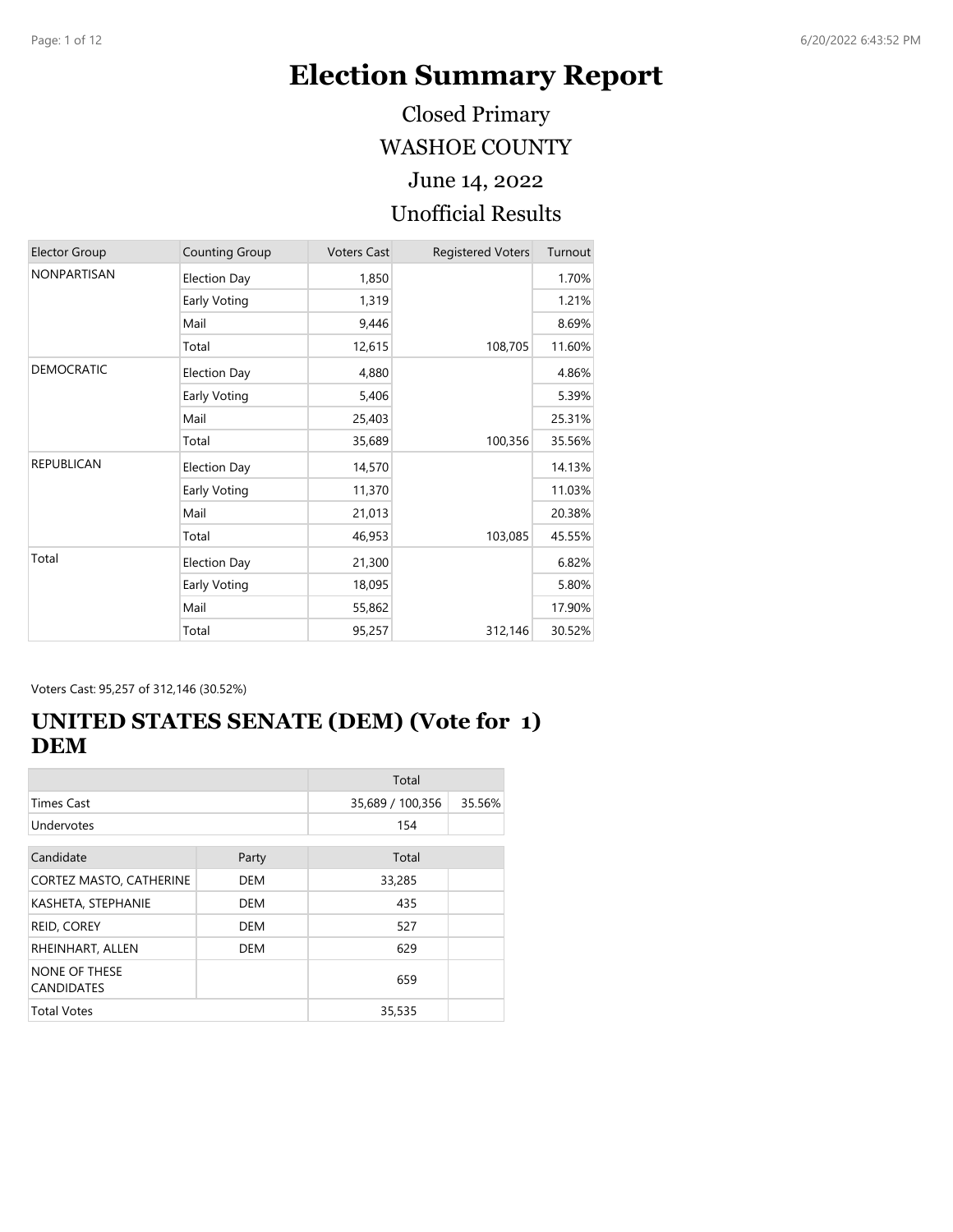#### **UNITED STATES SENATE (REP) (Vote for 1) REP**

|                                           |            | Total            |        |
|-------------------------------------------|------------|------------------|--------|
| Times Cast                                |            | 46,953 / 103,085 | 45.55% |
| Undervotes                                |            | 331              |        |
| Candidate                                 | Party      | Total            |        |
| <b>BROWN, SAM</b>                         | <b>REP</b> | 18,319           |        |
| CONRAD, WILLIAM "BILL"                    | <b>REP</b> | 535              |        |
| HOCKSTEDLER, WILLIAM<br>"BILL"            | <b>REP</b> | 450              |        |
| LAXALT, ADAM PAUL                         | <b>REP</b> | 24,821           |        |
| MENDENHALL, SHARELLE                      | <b>REP</b> | 586              |        |
| PERKINS, TYLER T.                         | <b>REP</b> | 109              |        |
| POLIAK, CARLO                             | <b>REP</b> | 57               |        |
| RODRIGUEZ, PAUL                           | <b>REP</b> | 288              |        |
| <b>NONE OF THESE</b><br><b>CANDIDATES</b> |            | 1,457            |        |
| <b>Total Votes</b>                        |            | 46,622           |        |

#### **UNITED STATES REPRESENTATIVE IN CONGRESS, DISTRICT 2 (DEM) (Vote for 1) DEM**

|                                      |            | Total            |        |
|--------------------------------------|------------|------------------|--------|
| Times Cast                           |            | 35,689 / 100,356 | 35.56% |
| Undervotes                           |            | 3,692            |        |
| Candidate                            | Party      | Total            |        |
| AFZAL, JOSEPH EDWARD                 | DEM        | 2,225            |        |
| DOUCETTE, MICHAEL                    | DEM        | 3,959            |        |
| <b>GORMAN, GEROLD LEE</b>            | DEM        | 708              |        |
| HANIFAN, TIM                         | <b>DEM</b> | 4,156            |        |
| HANSEN, BRIAN J.                     | <b>DEM</b> | 2,161            |        |
| JOSHI, RAHUL A.                      | <b>DEM</b> | 2,950            |        |
| KRAUSE, ELIZABETH<br><b>MERCEDES</b> | <b>DEM</b> | 15,837           |        |
| <b>Total Votes</b>                   |            | 31,996           |        |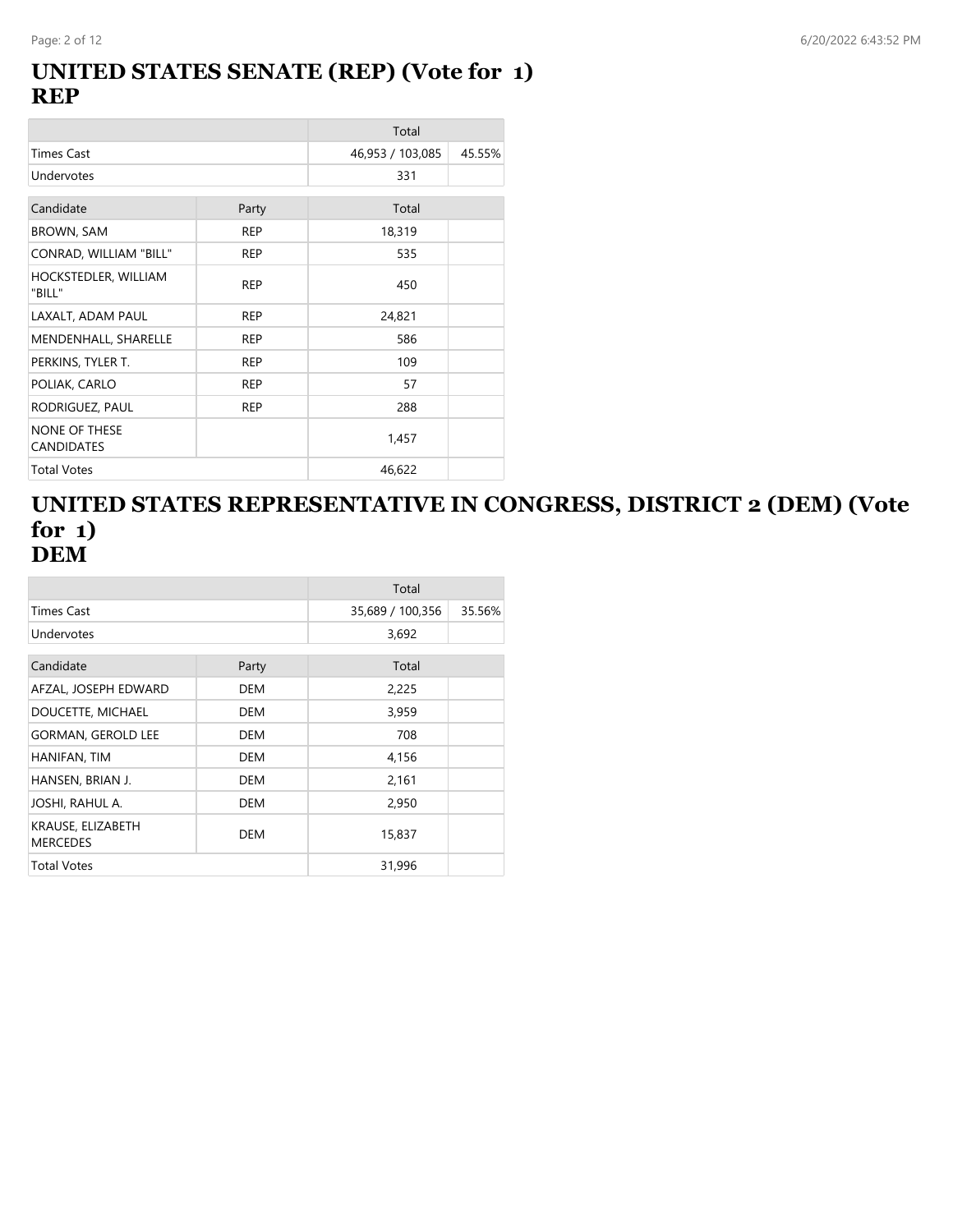#### **UNITED STATES REPRESENTATIVE IN CONGRESS, DISTRICT 2 (REP) (Vote for 1) REP**

|                                    |            | Total            |        |
|------------------------------------|------------|------------------|--------|
| <b>Times Cast</b>                  |            | 46,953 / 103,085 | 45.55% |
| <b>Undervotes</b>                  |            | 1,410            |        |
| Candidate                          | Party      | Total            |        |
| AMODEI, MARK E.                    | <b>REP</b> | 25,252           |        |
| <b>BECK, JOEL</b>                  | <b>REP</b> | 3,326            |        |
| NADELL, BRIAN                      | <b>REP</b> | 766              |        |
| SAMPSON, CATHERINE<br><b>MARIE</b> | <b>REP</b> | 1,364            |        |
| TARKANIAN, DANNY                   | <b>REP</b> | 14,834           |        |
| <b>Total Votes</b>                 |            | 45,542           |        |

## **GOVERNOR (DEM) (Vote for 1) DEM**

|                                           |            | Total            |        |
|-------------------------------------------|------------|------------------|--------|
| <b>Times Cast</b>                         |            | 35,689 / 100,356 | 35.56% |
| Undervotes                                |            | 265              |        |
| Candidate                                 | Party      | Total            |        |
| COLLINS, TOM                              | <b>DEM</b> | 1,969            |        |
| SISOLAK, STEVE                            | <b>DEM</b> | 32,359           |        |
| <b>NONE OF THESE</b><br><b>CANDIDATES</b> |            | 1,096            |        |
| <b>Total Votes</b>                        |            | 35,424           |        |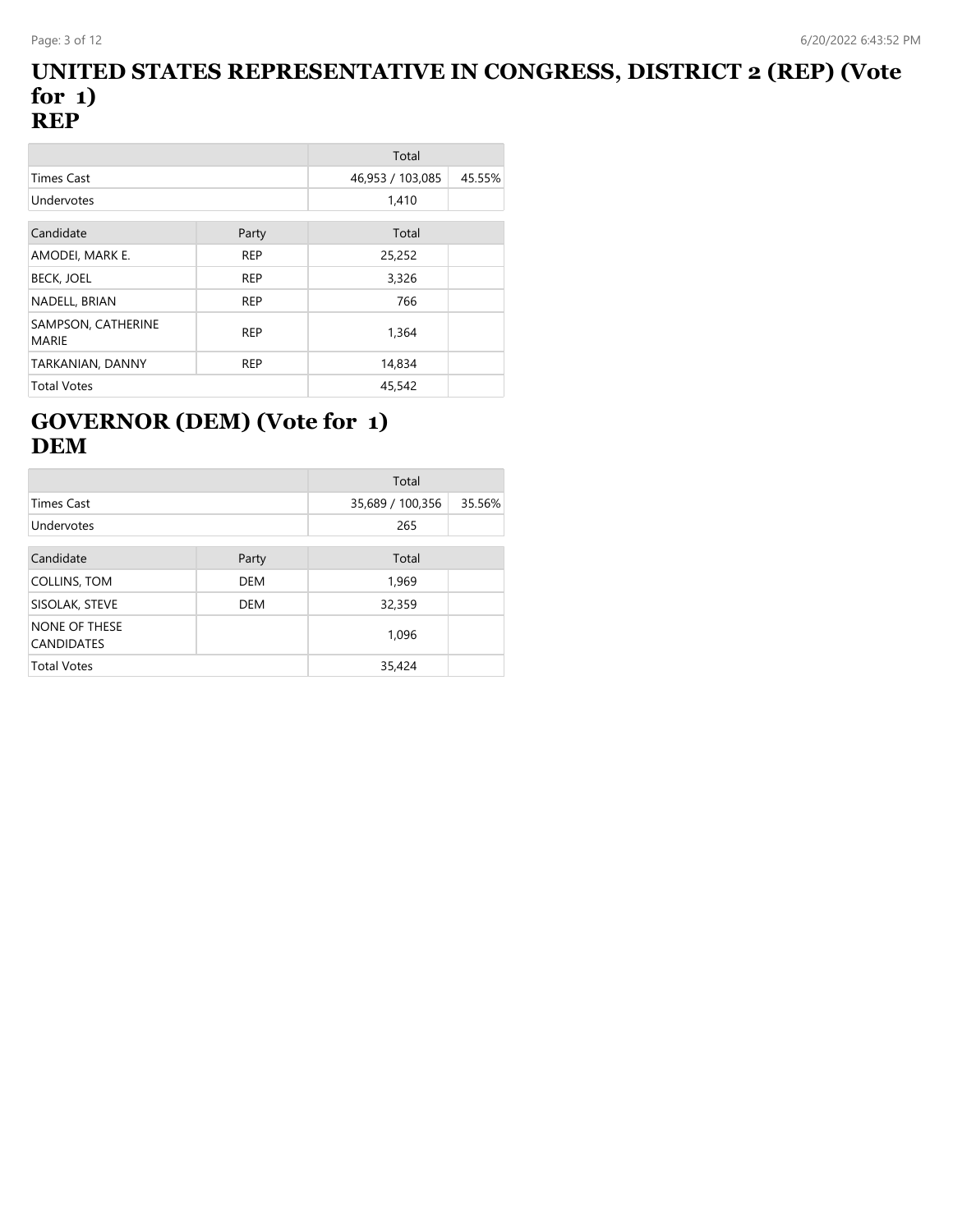## **GOVERNOR (REP) (Vote for 1) REP**

|                                           |            | Total            |        |
|-------------------------------------------|------------|------------------|--------|
| <b>Times Cast</b>                         |            | 46,953 / 103,085 | 45.55% |
| Undervotes                                |            | 368              |        |
| Candidate                                 | Party      | Total            |        |
| EVANS, SEVEN ACHILLES                     | <b>REP</b> | 77               |        |
| EVERTSEN, GARY "RADAR"                    | <b>REP</b> | 65               |        |
| <b>GILBERT, JOEY</b>                      | <b>REP</b> | 14,730           |        |
| HAMILTON, EDDIE "MR. FIX<br>IT NOW"       | <b>REP</b> | 169              |        |
| <b>HECK, TOM</b>                          | <b>REP</b> | 699              |        |
| HELLER, DEAN                              | <b>REP</b> | 9,369            |        |
| LEE, JOHN J.                              | <b>REP</b> | 1,247            |        |
| LOMBARDO, JOE                             | <b>REP</b> | 15,035           |        |
| LUSAK, STANLEIGH HAROLD                   | <b>REP</b> | 34               |        |
| NOHRA, GUY                                | <b>REP</b> | 1,389            |        |
| O'BRIEN, EDWARD E.                        | <b>REP</b> | 86               |        |
| SIMON, FRED                               | <b>REP</b> | 2,047            |        |
| WALLS, WILLIAM "DOCK"                     | <b>REP</b> | 121              |        |
| WHITLEY, AMBER                            | <b>REP</b> | 267              |        |
| ZILBERBERG, BARAK                         | <b>REP</b> | 69               |        |
| <b>NONE OF THESE</b><br><b>CANDIDATES</b> |            | 1,181            |        |
| <b>Total Votes</b>                        |            | 46,585           |        |

# **LIEUTENANT GOVERNOR (DEM) (Vote for 1) DEM**

|                                    |            | Total            |        |
|------------------------------------|------------|------------------|--------|
| <b>Times Cast</b>                  |            | 35,689 / 100,356 | 35.56% |
| Undervotes                         |            | 1,564            |        |
|                                    |            |                  |        |
| Candidate                          | Party      | Total            |        |
| CANO BURKHEAD,<br>ELIZABETH "LISA" | <b>DEM</b> | 20,767           |        |
| CHASE, EVA                         | <b>DEM</b> | 1,143            |        |
| COLE, KIMI                         | <b>DEM</b> | 3,037            |        |
| MARCH, DEBRA                       | DEM        | 7,161            |        |
| NONE OF THESE<br><b>CANDIDATES</b> |            | 2,017            |        |
| <b>Total Votes</b>                 |            | 34,125           |        |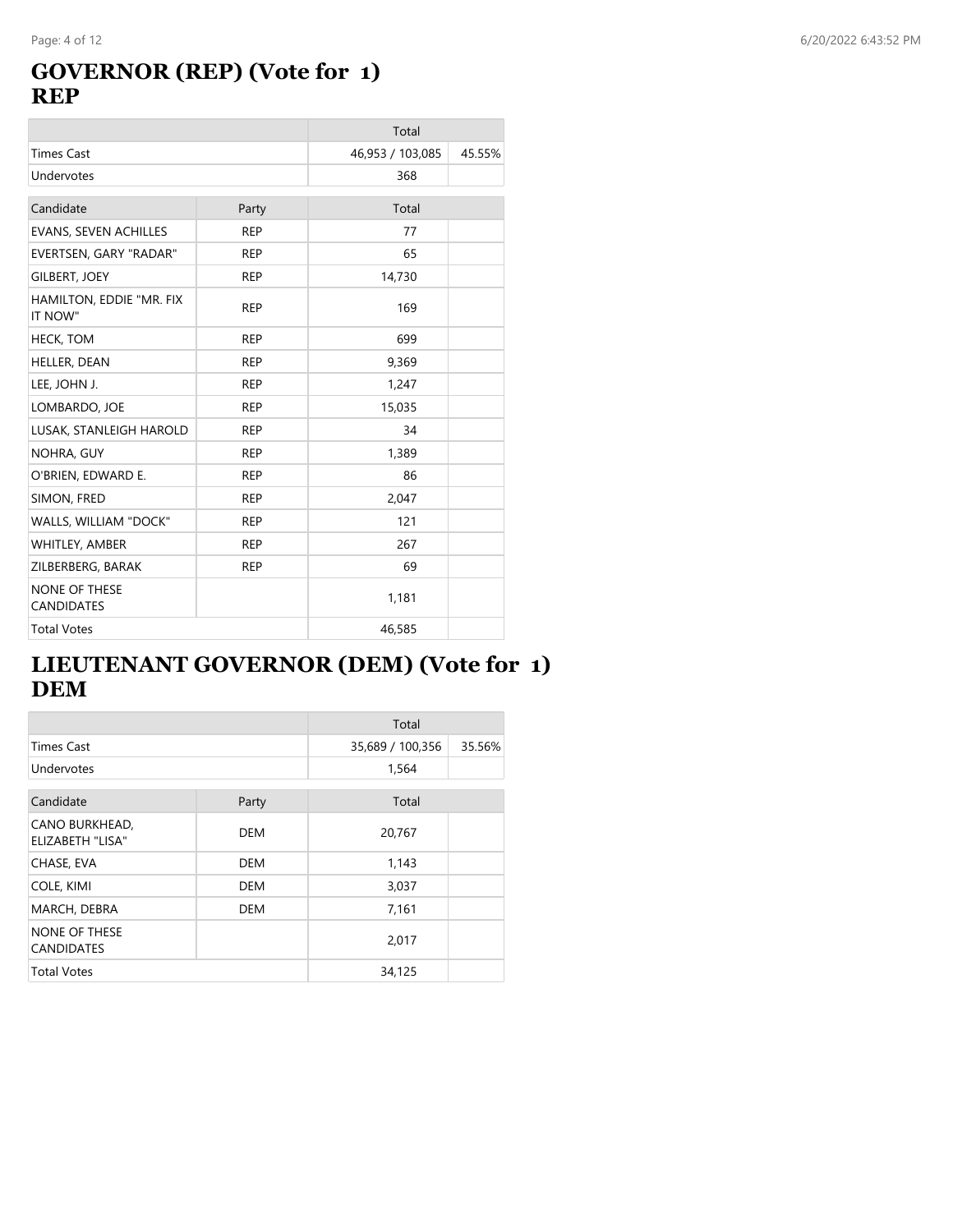#### **LIEUTENANT GOVERNOR (REP) (Vote for 1) REP**

|                                           |            | Total            |        |
|-------------------------------------------|------------|------------------|--------|
| Times Cast                                |            | 46,953 / 103,085 | 45.55% |
| Undervotes                                |            | 1,867            |        |
| Candidate                                 | Party      | Total            |        |
| ANTHONY, STAVROS                          | <b>REP</b> | 9,730            |        |
| GRADY, JR., WALTER A.<br>"TONY"           | <b>REP</b> | 13,948           |        |
| HAWKINS, M. KAMERON                       | <b>REP</b> | 1,077            |        |
| MILLER, JOHN                              | <b>REP</b> | 8,609            |        |
| MILLER, II, MACK                          | <b>REP</b> | 1,281            |        |
| PAVONE, PETER                             | <b>REP</b> | 580              |        |
| SCHWARTZ, DAN                             | <b>REP</b> | 5,284            |        |
| <b>NONE OF THESE</b><br><b>CANDIDATES</b> |            | 4,577            |        |
| <b>Total Votes</b>                        |            | 45,086           |        |

## **SECRETARY OF STATE (REP) (Vote for 1) REP**

|                                           |            | Total            |        |
|-------------------------------------------|------------|------------------|--------|
| <b>Times Cast</b>                         |            | 46,953 / 103,085 | 45.55% |
| Undervotes                                |            | 1,775            |        |
| Candidate                                 | Party      | Total            |        |
| DAHIR, KRISTOPHER                         | <b>REP</b> | 4,885            |        |
| <b>GERHARDT, JOHN CARDIFF</b>             | <b>REP</b> | 1,746            |        |
| HAW, JESSE                                | <b>REP</b> | 12,446           |        |
| <b>KEENAN, SOCORRO</b>                    | <b>REP</b> | 521              |        |
| MARCHANT, JIM                             | <b>REP</b> | 16,516           |        |
| RAMALHO, GERARD                           | <b>REP</b> | 500              |        |
| SCOTTI, RICHARD                           | <b>REP</b> | 4,810            |        |
| <b>NONE OF THESE</b><br><b>CANDIDATES</b> |            | 3,751            |        |
| <b>Total Votes</b>                        |            | 45,175           |        |

# **STATE TREASURER (REP) (Vote for 1) REP**

|                                           |            | Total            |        |
|-------------------------------------------|------------|------------------|--------|
| <b>Times Cast</b>                         |            | 46,953 / 103,085 | 45.55% |
| Undervotes                                |            | 2,387            |        |
|                                           |            |                  |        |
| Candidate                                 | Party      | Total            |        |
| FIORE, MICHELE                            | <b>REP</b> | 26,287           |        |
| KESS, EMANUEL "MANNY"                     | <b>REP</b> | 13,422           |        |
| <b>NONE OF THESE</b><br><b>CANDIDATES</b> |            | 4,856            |        |
| <b>Total Votes</b>                        |            | 44,565           |        |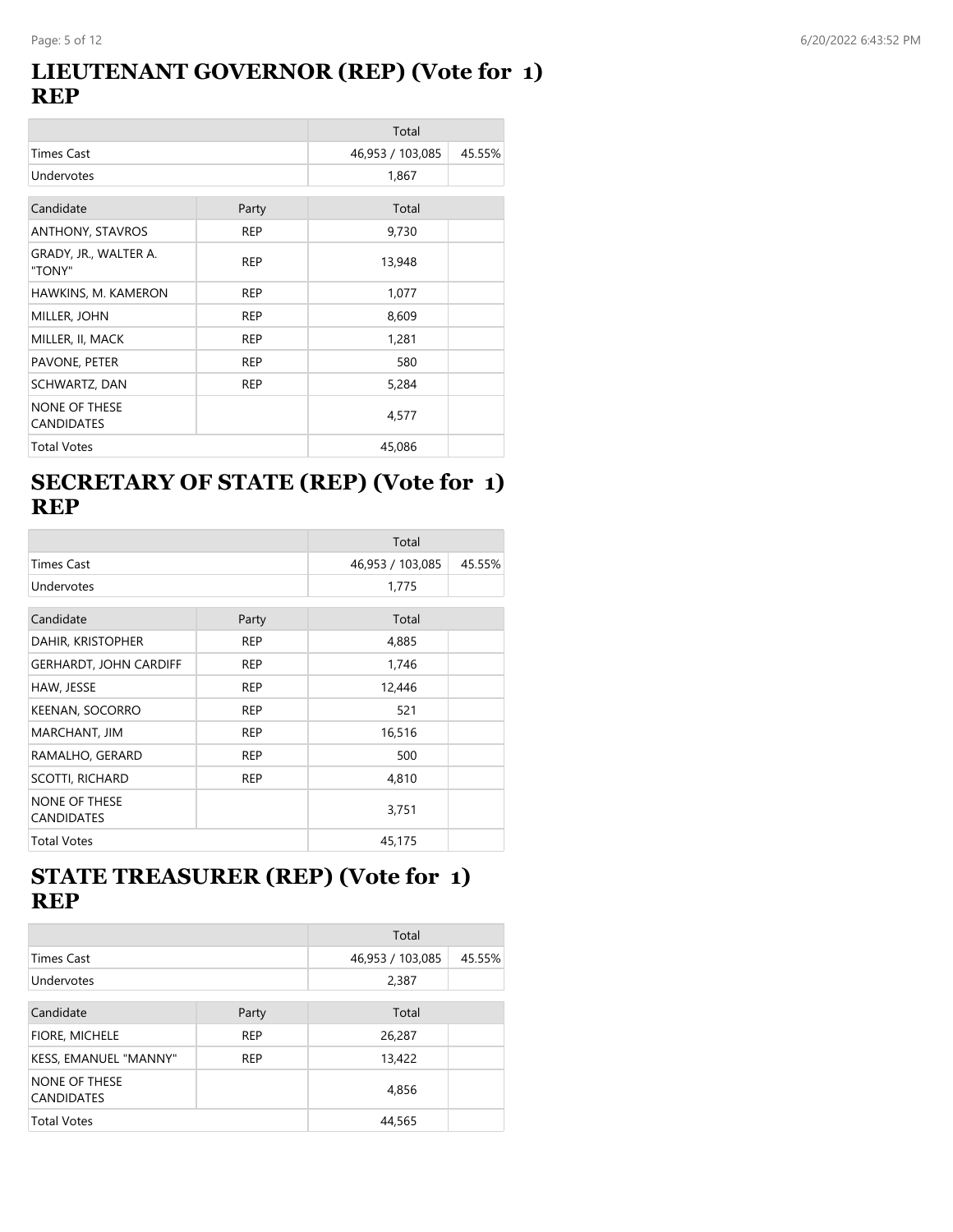## **STATE CONTROLLER (DEM) (Vote for 1) DEM**

|                                    |            | Total            |        |
|------------------------------------|------------|------------------|--------|
| <b>Times Cast</b>                  |            | 35,689 / 100,356 | 35.56% |
| Undervotes                         |            | 2,469            |        |
| Candidate                          | Party      | Total            |        |
| COSTA, ALEX                        | <b>DEM</b> | 5,779            |        |
| SPIEGEL, ELLEN                     | DEM        | 25,027           |        |
| NONE OF THESE<br><b>CANDIDATES</b> |            | 2,414            |        |
| <b>Total Votes</b>                 |            | 33,220           |        |

## **ATTORNEY GENERAL (REP) (Vote for 1) REP**

|                                           |            | Total            |        |
|-------------------------------------------|------------|------------------|--------|
| <b>Times Cast</b>                         |            | 46,953 / 103,085 | 45.55% |
| Undervotes                                |            | 2,040            |        |
| Candidate                                 | Party      | Total            |        |
| <b>BLACK, TISHA</b>                       | <b>REP</b> | 15,935           |        |
| CHATTAH, SIGAL                            | <b>REP</b> | 24,441           |        |
| <b>NONE OF THESE</b><br><b>CANDIDATES</b> |            | 4,535            |        |
| <b>Total Votes</b>                        |            | 44,911           |        |

# **STATE SENATE, DISTRICT 13 (DEM) (Vote for 1) DEM**

|                          |            | Total          |        |
|--------------------------|------------|----------------|--------|
| <b>Times Cast</b>        |            | 8,239 / 28,712 | 28.70% |
| Undervotes               |            | 445            |        |
|                          |            |                |        |
| Candidate                | Party      | Total          |        |
| DALY, RICHARD "SKIP"     | <b>DEM</b> | 5,010          |        |
| MIRANDA, MARK            | <b>DEM</b> | 814            |        |
| STEPHENS, CLARET "NNEDI" | <b>DEM</b> | 1,970          |        |
| <b>Total Votes</b>       |            | 7,794          |        |

# **STATE SENATE, DISTRICT 16 (REP) (Vote for 1) REP**

|                         |            | Total           |        |
|-------------------------|------------|-----------------|--------|
| <b>Times Cast</b>       |            | 13,865 / 26,448 | 52.42% |
| Undervotes              |            | 690             |        |
| Candidate               | Party      | Total           |        |
| DUVALL, TIMOTHY         | <b>REP</b> | 2,452           |        |
| KRASNER, LISA           | <b>REP</b> | 4,844           |        |
| STABBERT, MONICA "JAYE" | <b>REP</b> | 2,689           |        |
| TATRO, DON              | <b>REP</b> | 3,189           |        |
| <b>Total Votes</b>      |            | 13,174          |        |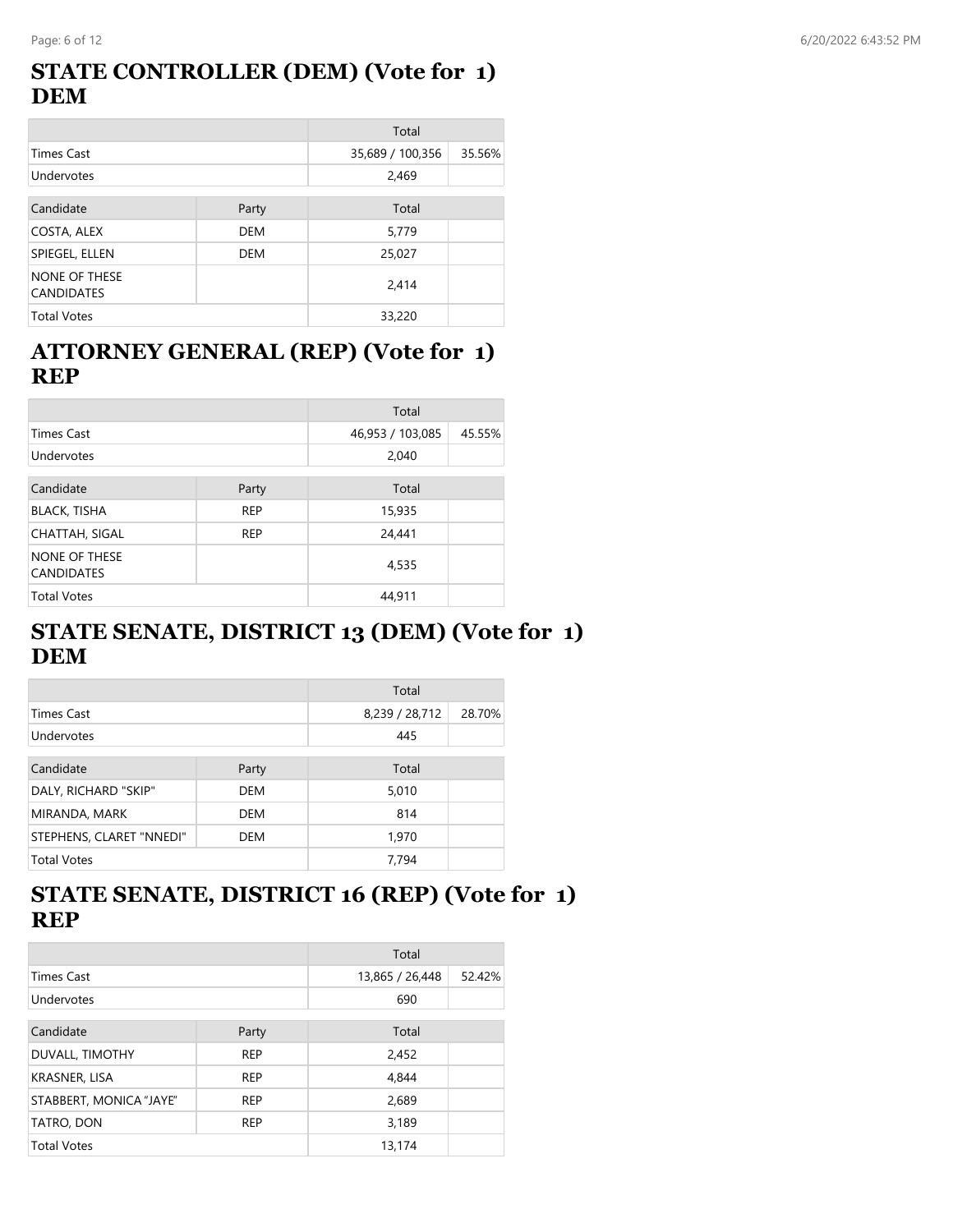## **STATE ASSEMBLY, DISTRICT 24 (DEM) (Vote for 1) DEM**

|                               |            | Total          |        |
|-------------------------------|------------|----------------|--------|
| Times Cast                    |            | 4,312 / 14,862 | 29.01% |
| Undervotes                    |            | 374            |        |
|                               |            |                |        |
| Candidate                     | Party      | Total          |        |
| PETERS, SARAH                 | <b>DEM</b> | 3,237          |        |
| VASQUEZ-MALDONADO,<br>JOSE I. | DEM        | 701            |        |
| <b>Total Votes</b>            |            | 3,938          |        |

# **STATE ASSEMBLY, DISTRICT 25 (DEM) (Vote for 1) DEM**

|                      |       | Total          |        |
|----------------------|-------|----------------|--------|
| <b>Times Cast</b>    |       | 7,479 / 17,305 | 43.22% |
| Undervotes           |       | 554            |        |
| Candidate            | Party | Total          |        |
| GOFF, ALEX           | DEM   | 2,432          |        |
| LA RUE HATCH, SELENA | DEM   | 4,493          |        |
| <b>Total Votes</b>   |       | 6,925          |        |

## **STATE ASSEMBLY, DISTRICT 25 (REP) (Vote for 1) REP**

|                         |            | Total          |        |
|-------------------------|------------|----------------|--------|
| Times Cast              |            | 7,936 / 15,923 | 49.84% |
| Undervotes              |            | 722            |        |
| Candidate               | Party      | Total          |        |
| <b>BATCHELDER, GREG</b> | <b>REP</b> | 966            |        |
| KUMAR, SAM              | <b>REP</b> | 4,052          |        |
| <b>WILLIAMS, JACOB</b>  | <b>REP</b> | 2,196          |        |
| <b>Total Votes</b>      |            | 7,214          |        |

# **STATE ASSEMBLY, DISTRICT 26 (REP) (Vote for 1) REP**

|                    |            | Total           |        |
|--------------------|------------|-----------------|--------|
| <b>Times Cast</b>  |            | 11,495 / 22,359 | 51.41% |
| Undervotes         |            | 838             |        |
| Candidate          | Party      | Total           |        |
| DALY, TOM          | <b>REP</b> | 952             |        |
| DELAIRE, BRET      | <b>REP</b> | 1,162           |        |
| DELONG, RICH       | <b>REP</b> | 3,622           |        |
| DIXON, JAY         | <b>REP</b> | 2,751           |        |
| <b>JUHL, GREG</b>  | <b>REP</b> | 2,170           |        |
| <b>Total Votes</b> |            | 10,657          |        |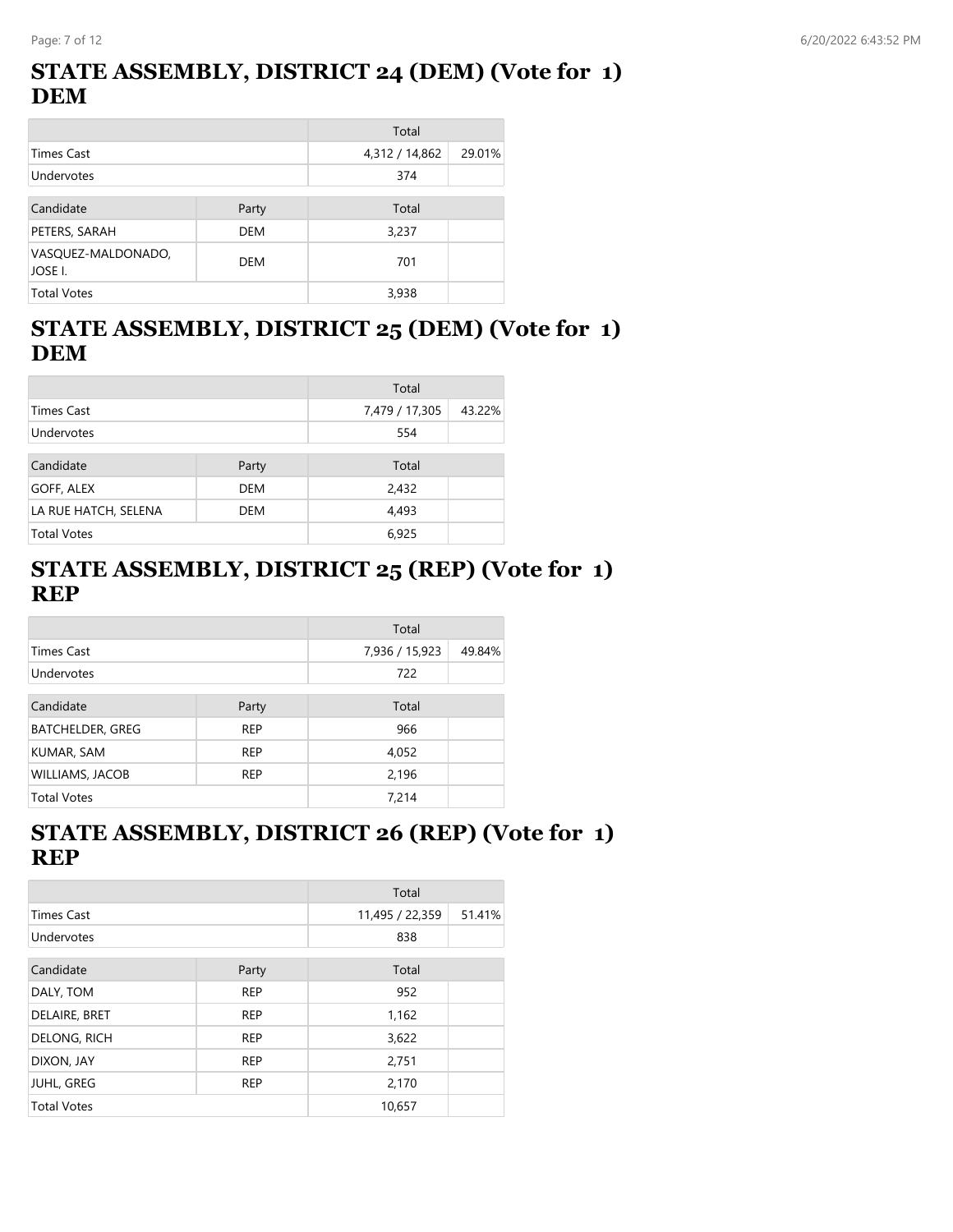## **STATE ASSEMBLY, DISTRICT 27 (DEM) (Vote for 1) DEM**

|                       |            | Total          |        |
|-----------------------|------------|----------------|--------|
| Times Cast            |            | 4,624 / 15,215 | 30.39% |
| Undervotes            |            | 152            |        |
| Candidate             | Party      | Total          |        |
| LEE, BRIAN            | <b>DEM</b> | 1,483          |        |
| <b>TAYLOR, ANGELA</b> | <b>DEM</b> | 2,989          |        |
| <b>Total Votes</b>    |            | 4.472          |        |

# **STATE ASSEMBLY, DISTRICT 40 (REP) (Vote for 1) REP**

|                      |            | Total         |        |
|----------------------|------------|---------------|--------|
| Times Cast           |            | 2,370 / 4,089 | 57.96% |
| Undervotes           |            | 191           |        |
| Candidate            | Party      | Total         |        |
| O'NEILL, PHILIP "PK" | <b>REP</b> | 1,128         |        |
| <b>SCHMIDT, GARY</b> | <b>REP</b> | 1,051         |        |
| <b>Total Votes</b>   |            | 2,179         |        |

## **COUNTY COMMISSION, DISTRICT 2 (REP) (Vote for 1) REP**

|                    |            | Total           |        |
|--------------------|------------|-----------------|--------|
| <b>Times Cast</b>  |            | 12,747 / 25,323 | 50.34% |
| Undervotes         |            | 1,096           |        |
|                    |            |                 |        |
| Candidate          | Party      | Total           |        |
| CLARK, MICHAEL E.  | <b>REP</b> | 6,654           |        |
| LUCEY, BOB         | <b>REP</b> | 4,997           |        |
| <b>Total Votes</b> |            | 11,651          |        |

# **COUNTY COMMISSION, DISTRICT 3 (DEM) (Vote for 1) DEM**

|                        |            | Total          |        |
|------------------------|------------|----------------|--------|
| <b>Times Cast</b>      |            | 4,709 / 18,856 | 24.97% |
| Undervotes             |            | 291            |        |
|                        |            |                |        |
| Candidate              | Party      | Total          |        |
| AHMAD, HAWAH           | <b>DEM</b> | 1,123          |        |
| <b>GARCIA, MARILUZ</b> | <b>DEM</b> | 1,899          |        |
| <b>ISACKSEN, KYLE</b>  | DEM        | 1,396          |        |
| <b>Total Votes</b>     |            | 4,418          |        |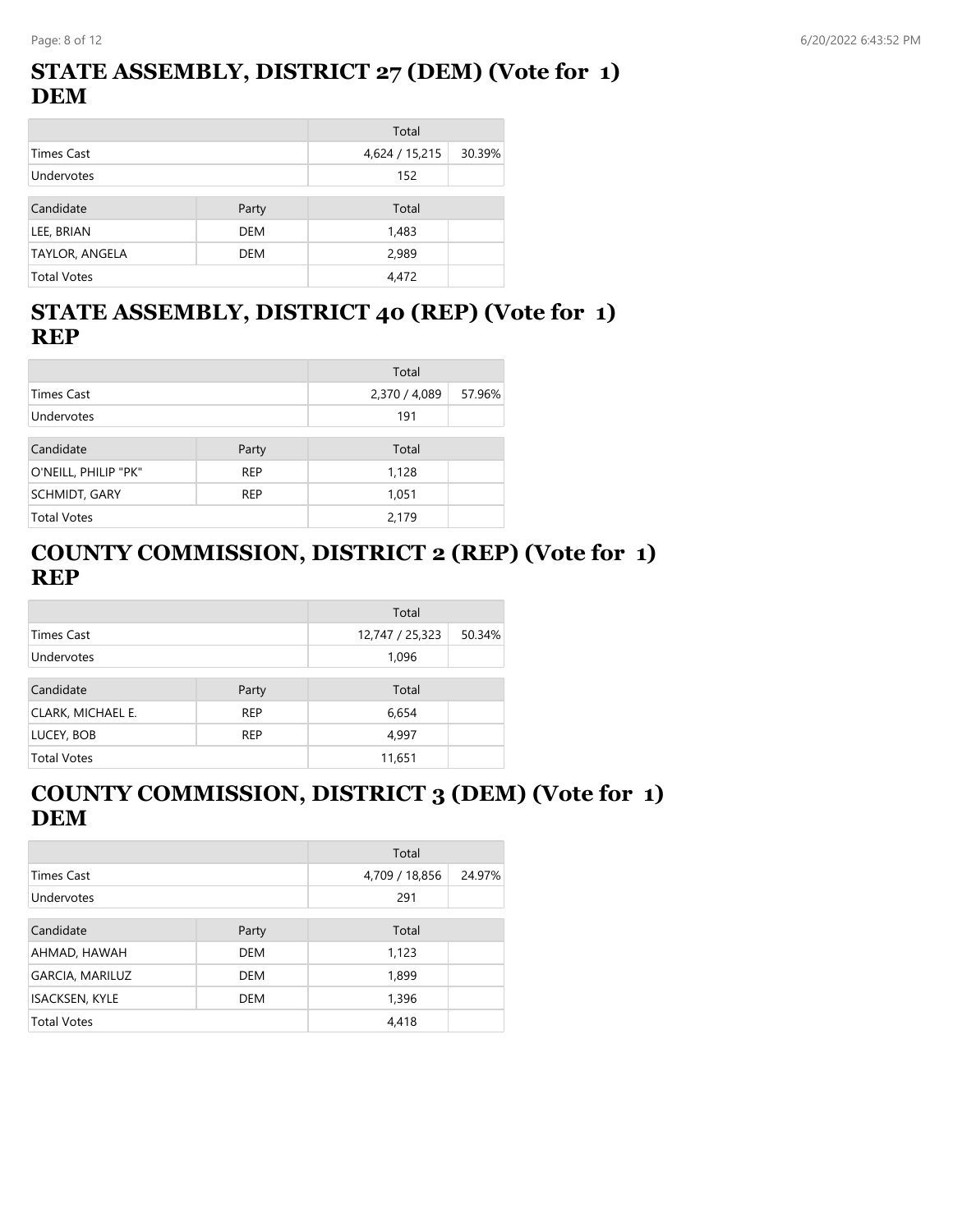## **COUNTY COMMISSION, DISTRICT 5 (REP) (Vote for 1) REP**

|                       |            | Total          |        |
|-----------------------|------------|----------------|--------|
| <b>Times Cast</b>     |            | 8,790 / 20,785 | 42.29% |
| Undervotes            |            | 830            |        |
| Candidate             | Party      | Total          |        |
| HERMAN, JEANNE        | <b>REP</b> | 3,581          |        |
| LEONARD, WENDY        | <b>REP</b> | 3,184          |        |
| MOLEZZO, RICHARD "MO" | <b>REP</b> | 1,195          |        |
| <b>Total Votes</b>    |            | 7,960          |        |

## **COUNTY ASSESSOR (REP) (Vote for 1) REP**

|                    |            | Total            |        |
|--------------------|------------|------------------|--------|
| <b>Times Cast</b>  |            | 46,953 / 103,085 | 45.55% |
| Undervotes         |            | 6,344            |        |
| Candidate          | Party      | Total            |        |
| QUISENBERRY, LORNA | <b>REP</b> | 15,514           |        |
| SARMAN, CHRIS      | <b>REP</b> | 25,095           |        |
| <b>Total Votes</b> |            | 40,609           |        |

## **COUNTY CLERK (REP) (Vote for 1) REP**

|                    |            | Total            |        |
|--------------------|------------|------------------|--------|
| <b>Times Cast</b>  |            | 46,953 / 103,085 | 45.55% |
| Undervotes         |            | 6,609            |        |
|                    |            |                  |        |
| Candidate          | Party      | Total            |        |
| AMESTOY, RANDY J   | <b>REP</b> | 10,477           |        |
| GALASSINI, JAN     | <b>REP</b> | 18,093           |        |
| OTTO, KENJI        | <b>REP</b> | 11,774           |        |
| <b>Total Votes</b> |            | 40,344           |        |

# **REGENT, UNIVERSITY OF NEVADA, DISTRICT 11 (Vote for 1)**

|                       |           | Total            |        |
|-----------------------|-----------|------------------|--------|
| Times Cast            |           | 35,634 / 132,582 | 26.88% |
| Undervotes            |           | 5,620            |        |
|                       |           |                  |        |
| Candidate             | Party     | Total            |        |
| DOWNS, JEFFREY        | <b>NP</b> | 12,189           |        |
| <b>GWALTNEY, JOHN</b> | <b>NP</b> | 7,440            |        |
| LADEN, STEVE          | <b>NP</b> | 10,384           |        |
| <b>Total Votes</b>    |           | 30,013           |        |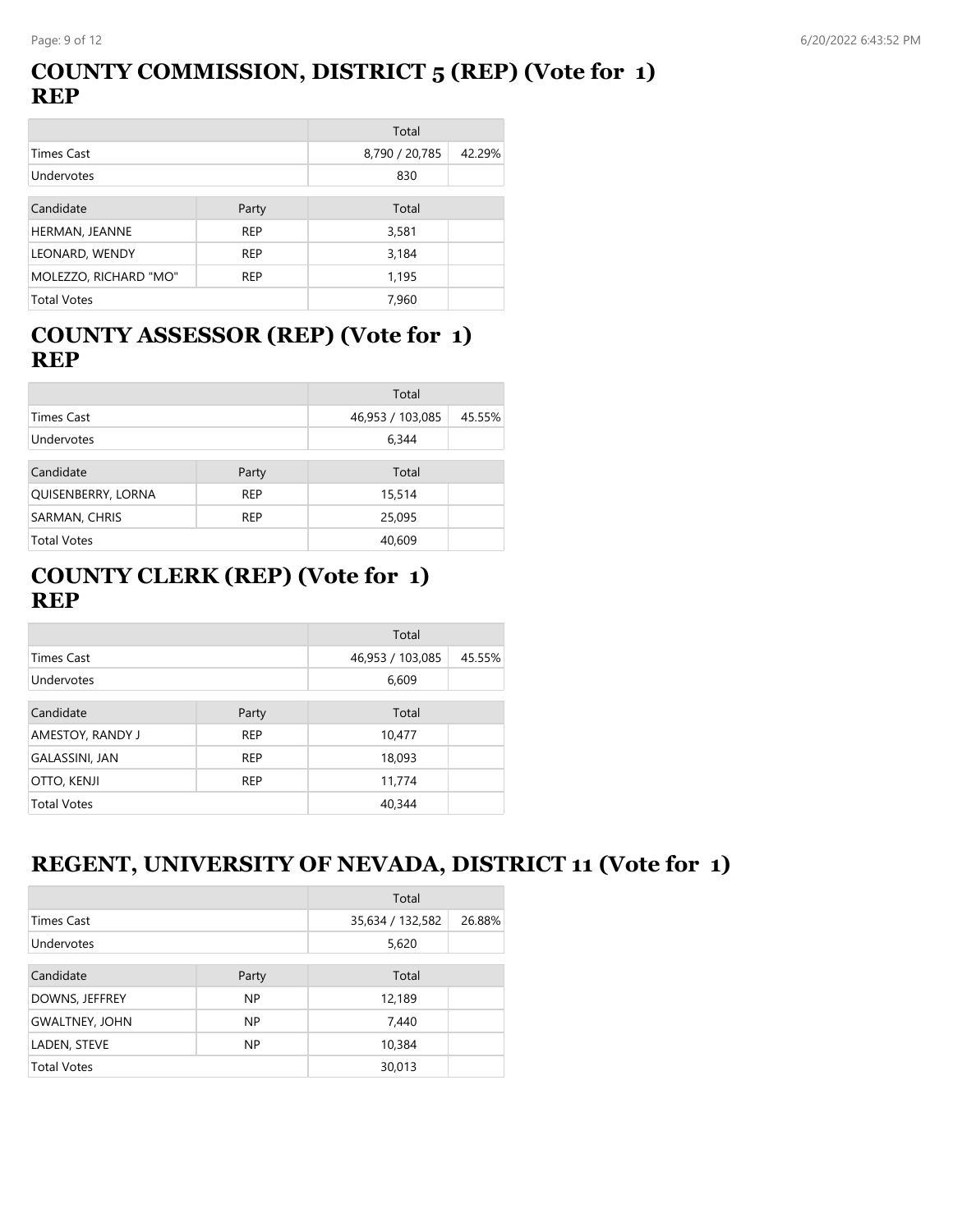## **SCHOOL BOARD TRUSTEE, DISTRICT B (Vote for 1)**

|                          |           | Total           |        |
|--------------------------|-----------|-----------------|--------|
| <b>Times Cast</b>        |           | 14,359 / 57,060 | 25.16% |
| Undervotes               |           | 1,650           |        |
| Candidate                | Party     | Total           |        |
| MINETTO, ELLEN           | <b>NP</b> | 4,473           |        |
| REYES, CATHY             | <b>NP</b> | 3,872           |        |
| <b>WESTLAKE, COLLEEN</b> | <b>NP</b> | 4,364           |        |
| <b>Total Votes</b>       |           | 12,709          |        |

## **SCHOOL BOARD TRUSTEE, DISTRICT C (Vote for 1)**

|                         |           | Total           |        |
|-------------------------|-----------|-----------------|--------|
| <b>Times Cast</b>       |           | 19,301 / 67,086 | 28.77% |
| <b>Undervotes</b>       |           | 2,278           |        |
| Candidate               | Party     | Total           |        |
| BAKER, KURT A.          | <b>NP</b> | 3,447           |        |
| RODRIGUEZ, JOSEPH "JOE" | <b>NP</b> | 7,290           |        |
| <b>SUTTON, MELANIE</b>  | <b>NP</b> | 6,286           |        |
| <b>Total Votes</b>      |           | 17,023          |        |

# **SCHOOL BOARD TRUSTEE, DISTRICT D (Vote for 1)**

|                     |           | Total           |        |
|---------------------|-----------|-----------------|--------|
| <b>Times Cast</b>   |           | 19,610 / 61,949 | 31.66% |
| Undervotes          |           | 1,998           |        |
| Candidate           | Party     | Total           |        |
| <b>BACLET, JEFF</b> | NP.       | 1,830           |        |
| HITTI, EDGARD "ED"  | <b>NP</b> | 4,120           |        |
| SMITH, BETH         | <b>NP</b> | 11,662          |        |
| <b>Total Votes</b>  |           | 17,612          |        |

#### **SCHOOL BOARD TRUSTEE, DISTRICT F AT-LARGE (Vote for 1)**

|                        |           | Total            |        |
|------------------------|-----------|------------------|--------|
| <b>Times Cast</b>      |           | 42,382 / 149,735 | 28.30% |
| Undervotes             |           | 5,002            |        |
| Candidate              | Party     | Total            |        |
| <b>BERTOLUCCI, MON</b> | NP        | 2,698            |        |
| MAYBERRY, ADAM         | NP.       | 18,007           |        |
| MUELLER, SETH          | <b>NP</b> | 3,053            |        |
| REID, GRAEME           | <b>NP</b> | 6,861            |        |
| WESTLAKE, BROOKE M.    | NP.       | 6,757            |        |
| <b>Total Votes</b>     |           | 37,376           |        |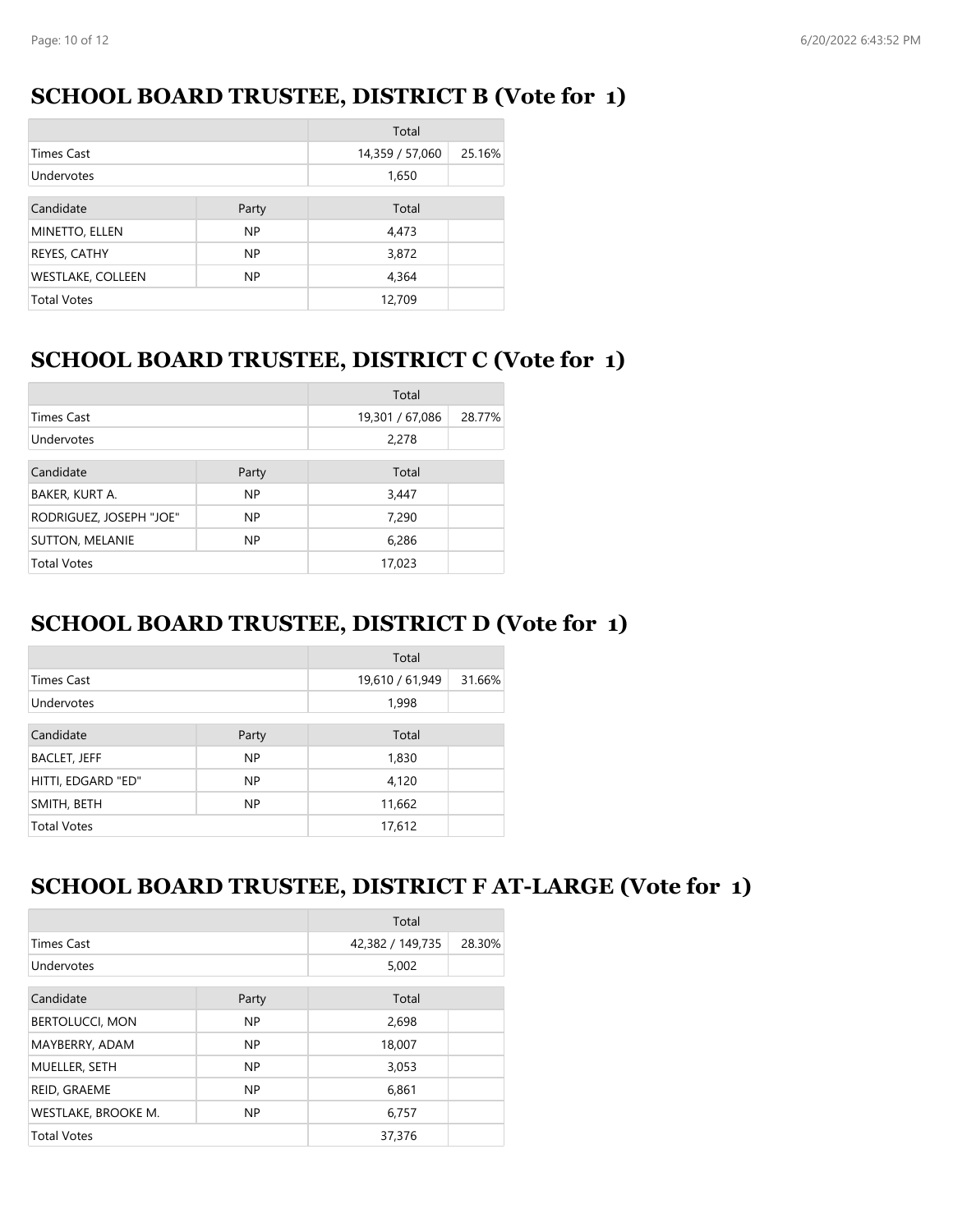## **INCLINE VILLAGE GENERAL IMPROVEMENT DISTRICT (Vote for 2)**

|                      |           | Total         |        |
|----------------------|-----------|---------------|--------|
| <b>Times Cast</b>    |           | 3,141 / 8,429 | 37.26% |
| Undervotes           |           | 969           |        |
| Candidate            | Party     | Total         |        |
| BUCKNER, ALBERT "AL" | <b>NP</b> | 299           |        |
| KNAAK, YOLANDA       | <b>NP</b> | 681           |        |
| KROLICK, GAIL L.     | <b>NP</b> | 879           |        |
| MINDLIN, BRADLEY     | NP        | 549           |        |
| NOBLE, DAVID         | <b>NP</b> | 1,533         |        |
| TULLOCH, RAY         | NP.       | 1,372         |        |
| <b>Total Votes</b>   |           | 5,313         |        |

# **RENO MAYOR (Vote for 1)**

|                         |           | Total            |        |
|-------------------------|-----------|------------------|--------|
| <b>Times Cast</b>       |           | 47,936 / 164,041 | 29.22% |
| Undervotes              |           | 1,376            |        |
| Candidate               | Party     | Total            |        |
| <b>BREKHUS, JENNY</b>   | NP.       | 9,553            |        |
| DEHNE, CHAD "DNA"       | NP.       | 1,193            |        |
| <b>GRAHAM, MICHAEL</b>  | <b>NP</b> | 594              |        |
| JOHNSON, MATT           | NP.       | 1,034            |        |
| LORTON, GEORGE "EDDIE"  | NP.       | 11,097           |        |
| MANTLE, WILLIAM         | NP.       | 1,534            |        |
| RAZO, JESSE O.          | NP.       | 542              |        |
| ROCES, JOAQUIN R.       | NP.       | 626              |        |
| ROUGHT, JUDI            | NP.       | 901              |        |
| <b>SCHIEVE, HILLARY</b> | <b>NP</b> | 18,438           |        |
| SCHNEIDER, TABITHA      | NP.       | 1,047            |        |
| <b>Total Votes</b>      |           | 46,559           |        |

# **RENO CITY COUNCIL, WARD 2 (Vote for 1)**

|                    |           | Total           |        |
|--------------------|-----------|-----------------|--------|
| <b>Times Cast</b>  |           | 13,210 / 37,497 | 35.23% |
| Undervotes         |           | 965             |        |
|                    |           |                 |        |
| Candidate          | Party     | Total           |        |
| DUERR, NAOMI       | <b>NP</b> | 6,650           |        |
| HINMAN, TYLER R.   | <b>NP</b> | 1,154           |        |
| <b>KENNY, JAY</b>  | <b>NP</b> | 4,441           |        |
| <b>Total Votes</b> |           | 12,245          |        |